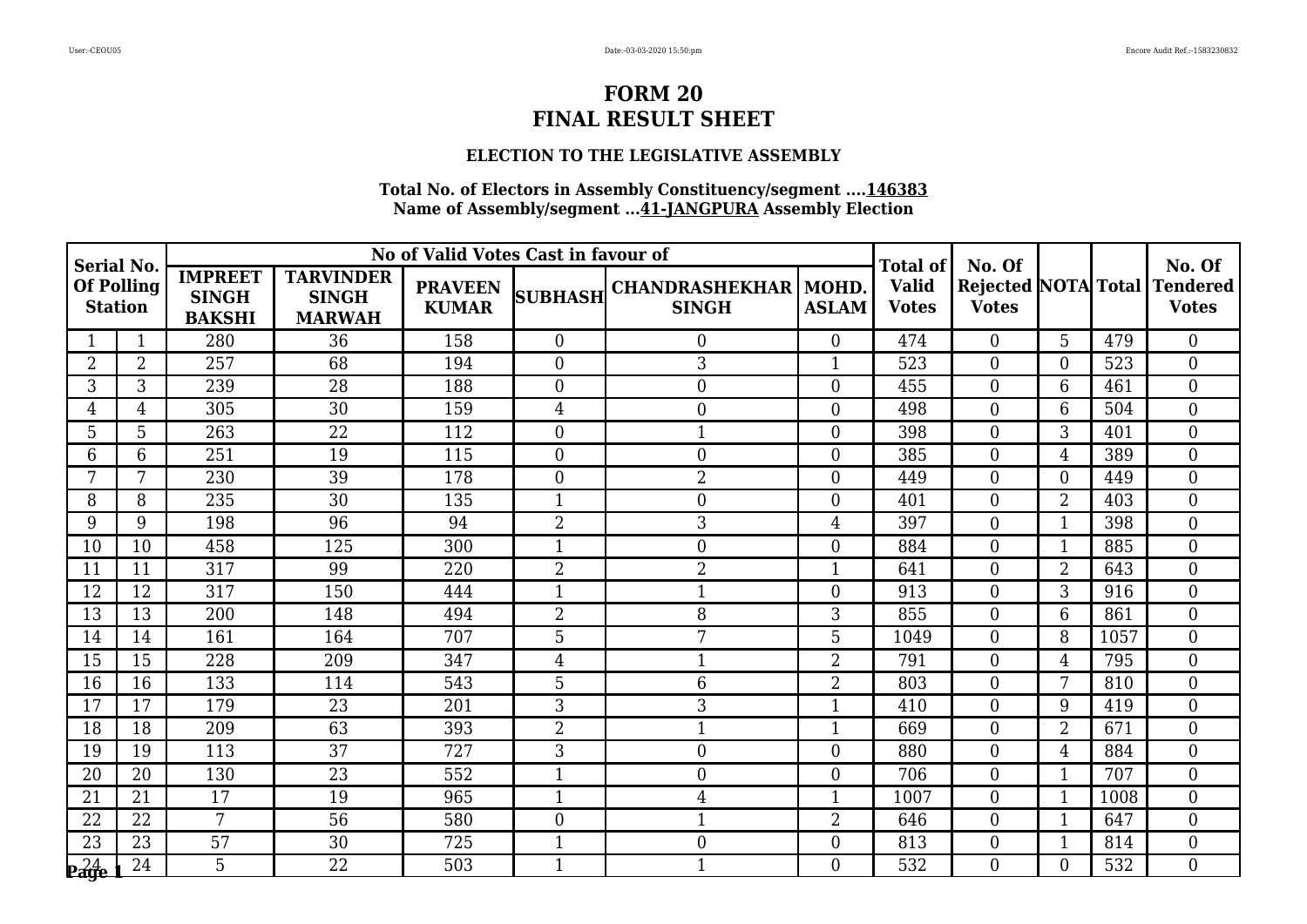### **ELECTION TO THE LEGISLATIVE ASSEMBLY**

| <b>Serial No.</b><br><b>Of Polling</b><br><b>Station</b> |    |                                                 |                                                   | No of Valid Votes Cast in favour of |                |                                              |                | <b>Total of</b>              | No. Of           |                |     | No. Of                                            |
|----------------------------------------------------------|----|-------------------------------------------------|---------------------------------------------------|-------------------------------------|----------------|----------------------------------------------|----------------|------------------------------|------------------|----------------|-----|---------------------------------------------------|
|                                                          |    | <b>IMPREET</b><br><b>SINGH</b><br><b>BAKSHI</b> | <b>TARVINDER</b><br><b>SINGH</b><br><b>MARWAH</b> | <b>PRAVEEN</b><br><b>KUMAR</b>      |                | SUBHASH CHANDRASHEKHAR MOHD.<br><b>SINGH</b> | <b>ASLAM</b>   | <b>Valid</b><br><b>Votes</b> | <b>Votes</b>     |                |     | Rejected   NOTA  Total   Tendered<br><b>Votes</b> |
| 25                                                       | 25 | 3                                               | 20                                                | 591                                 | $\overline{2}$ |                                              | 3              | 620                          | $\Omega$         | 1              | 621 | $\theta$                                          |
| 26                                                       | 26 | 6                                               | 35                                                | 478                                 |                | $\mathbf{0}$                                 | 0              | 520                          | $\theta$         | $\mathbf{1}$   | 521 | $\overline{0}$                                    |
| 27                                                       | 27 | 7                                               | 45                                                | 772                                 | $\mathbf 1$    | $\mathbf{1}$                                 | 6              | 832                          | $\overline{0}$   | 9              | 841 | $\boldsymbol{0}$                                  |
| 28                                                       | 28 | 8                                               | 36                                                | 781                                 | $\mathbf{1}$   | 2                                            | $\overline{2}$ | 830                          | $\Omega$         | 5              | 835 | $\boldsymbol{0}$                                  |
| 29                                                       | 29 | 182                                             | 22                                                | 171                                 | $\overline{0}$ | $\mathbf{0}$                                 | 0              | 375                          | $\theta$         | 3              | 378 | $\overline{0}$                                    |
| 30                                                       | 30 | 100                                             | 33                                                | 172                                 | $\overline{0}$ | $\mathbf{0}$                                 | 0              | 305                          | $\overline{0}$   | $\overline{2}$ | 307 | $\mathbf{0}$                                      |
| 31                                                       | 31 | 318                                             | 41                                                | 294                                 | $\overline{0}$ | 3                                            | $\overline{2}$ | 658                          | $\theta$         | 1              | 659 | $\overline{0}$                                    |
| 32                                                       | 32 | 244                                             | 147                                               | 378                                 | 3              | 1                                            | 1              | 774                          | $\Omega$         | 3              | 777 | $\boldsymbol{0}$                                  |
| 33                                                       | 33 | 415                                             | 87                                                | 271                                 | 4              | $\overline{2}$                               | 1              | 780                          | $\overline{0}$   | 5              | 785 | $\boldsymbol{0}$                                  |
| 34                                                       | 34 | 473                                             | 68                                                | 199                                 | 3              | $\overline{2}$                               | $\Omega$       | 745                          | $\Omega$         | 3              | 748 | $\overline{0}$                                    |
| 35                                                       | 35 | 289                                             | 96                                                | 161                                 | $\mathbf 1$    | $\overline{2}$                               | $\overline{2}$ | 551                          | $\Omega$         | $\Omega$       | 551 | $\overline{0}$                                    |
| 36                                                       | 36 | 142                                             | 145                                               | 384                                 | $\overline{0}$ | $\boldsymbol{0}$                             | $\theta$       | 671                          | $\theta$         | $\overline{0}$ | 671 | $\boldsymbol{0}$                                  |
| 37                                                       | 37 | 337                                             | 112                                               | 417                                 | $\overline{4}$ | 2                                            | 2              | 874                          | $\overline{0}$   | 5              | 879 | $\boldsymbol{0}$                                  |
| 38                                                       | 38 | 151                                             | 120                                               | 386                                 | 3              | $\boldsymbol{0}$                             | $\mathbf{1}$   | 661                          | $\Omega$         | 3              | 664 | $\overline{0}$                                    |
| 39                                                       | 39 | 190                                             | 89                                                | 328                                 |                | $\boldsymbol{0}$                             | $\overline{2}$ | 610                          | $\Omega$         | $\mathbf{1}$   | 611 | $\overline{0}$                                    |
| 40                                                       | 40 | 134                                             | 112                                               | 367                                 | 3              | $\mathbf{0}$                                 | 0              | 616                          | $\overline{0}$   | 1              | 617 | $\boldsymbol{0}$                                  |
| 41                                                       | 41 | 141                                             | 91                                                | 258                                 | $\mathbf 1$    | 3                                            | $\overline{2}$ | 496                          | $\Omega$         | $\overline{2}$ | 498 | $\boldsymbol{0}$                                  |
| 42                                                       | 42 | 147                                             | 107                                               | 341                                 | $\theta$       | $\boldsymbol{0}$                             | 1              | 596                          | $\theta$         | 5              | 601 | $\overline{0}$                                    |
| 43                                                       | 43 | 128                                             | 109                                               | 363                                 | 1              | $\overline{2}$                               | $\Omega$       | 603                          | $\Omega$         | $\mathbf{1}$   | 604 | $\overline{0}$                                    |
| 44                                                       | 44 | 197                                             | 90                                                | 266                                 | $\overline{2}$ | 2                                            | 2              | 559                          | $\theta$         | $\mathbf{1}$   | 560 | $\boldsymbol{0}$                                  |
| 45                                                       | 45 | 175                                             | 69                                                | 176                                 | $\mathbf{1}$   | $\boldsymbol{0}$                             | $\Omega$       | 421                          | $\theta$         | $\Omega$       | 421 | $\overline{0}$                                    |
| 46                                                       | 46 | 111                                             | 69                                                | 300                                 | $\overline{4}$ | 4                                            | $\overline{0}$ | 488                          | $\Omega$         | 1              | 489 | $\boldsymbol{0}$                                  |
| 47                                                       | 47 | 83                                              | 57                                                | 354                                 | 4              | $\mathbf{1}$                                 | $\overline{0}$ | 499                          | $\boldsymbol{0}$ | $\mathbf{1}$   | 500 | $\boldsymbol{0}$                                  |
| $\frac{48}{2}$                                           | 48 | 66                                              | 106                                               | 409                                 | $\overline{2}$ | $\mathbf{1}$                                 | $\overline{2}$ | 586                          | $\Omega$         | 4              | 590 | $\overline{0}$                                    |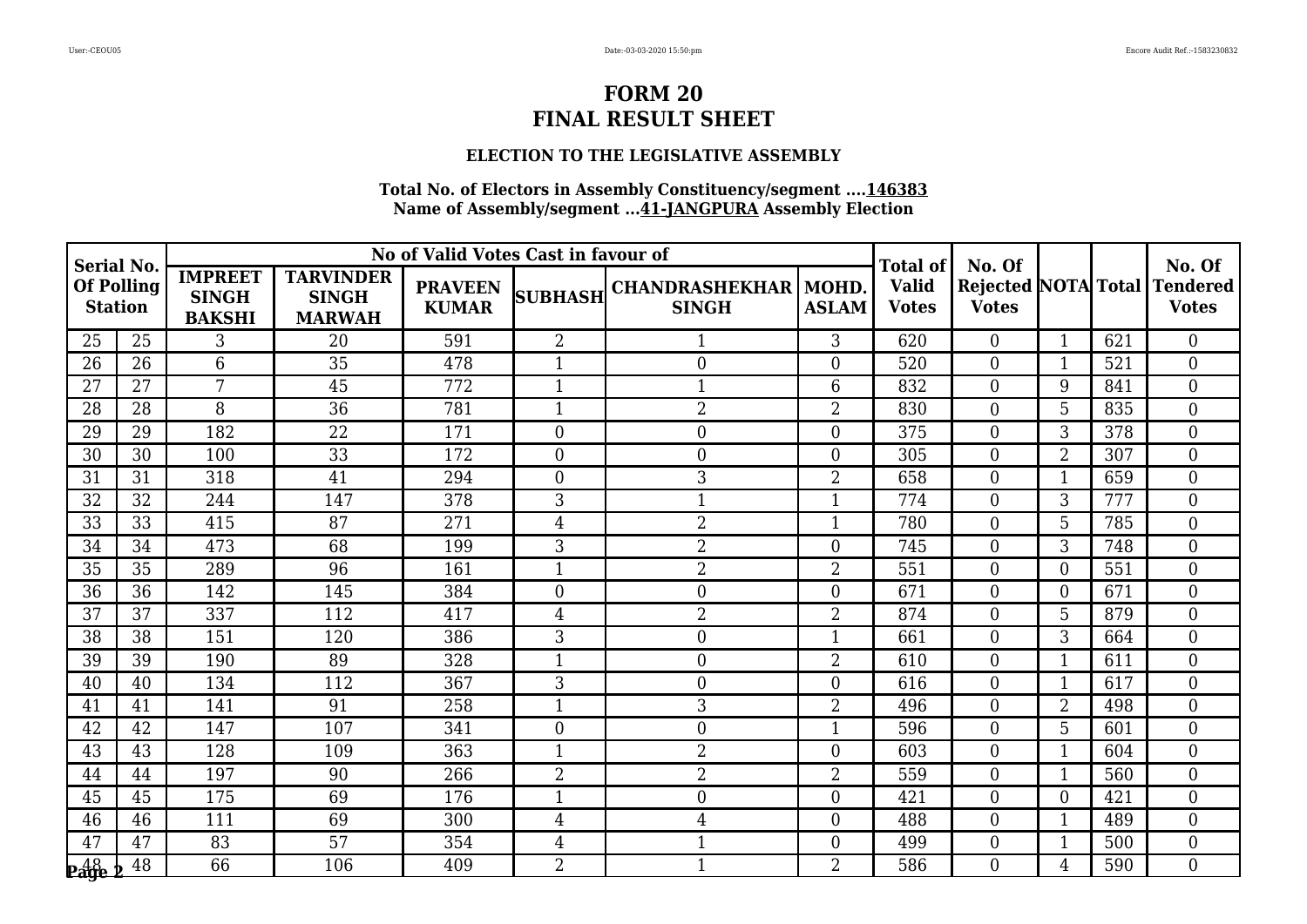### **ELECTION TO THE LEGISLATIVE ASSEMBLY**

| <b>Serial No.</b><br><b>Of Polling</b><br><b>Station</b> |    |                                                 |                                                   | No of Valid Votes Cast in favour of |                  |                                              |                | <b>Total of</b>              | No. Of         |                 |     | No. Of                                              |
|----------------------------------------------------------|----|-------------------------------------------------|---------------------------------------------------|-------------------------------------|------------------|----------------------------------------------|----------------|------------------------------|----------------|-----------------|-----|-----------------------------------------------------|
|                                                          |    | <b>IMPREET</b><br><b>SINGH</b><br><b>BAKSHI</b> | <b>TARVINDER</b><br><b>SINGH</b><br><b>MARWAH</b> | <b>PRAVEEN</b><br><b>KUMAR</b>      |                  | SUBHASH CHANDRASHEKHAR MOHD.<br><b>SINGH</b> | <b>ASLAM</b>   | <b>Valid</b><br><b>Votes</b> | <b>Votes</b>   |                 |     | <b>Rejected NOTA Total Tendered</b><br><b>Votes</b> |
| 49                                                       | 49 | 274                                             | 142                                               | 274                                 | $\mathbf{1}$     | 2                                            | 3              | 696                          | $\Omega$       | 7               | 703 | $\theta$                                            |
| 50                                                       | 50 | 120                                             | 259                                               | 204                                 | 5                | 3                                            | 3              | 594                          | $\Omega$       | 4               | 598 | $\overline{0}$                                      |
| 51                                                       | 51 | 274                                             | 150                                               | 313                                 | $\overline{0}$   | $\boldsymbol{0}$                             | $\overline{0}$ | 737                          | $\overline{0}$ | 3               | 740 | $\mathbf{0}$                                        |
| 52                                                       | 52 | 250                                             | 129                                               | 334                                 | $\overline{0}$   | 0                                            | $\overline{0}$ | 713                          | $\Omega$       | $\mathbf{1}$    | 714 | $\mathbf{0}$                                        |
| 53                                                       | 53 | 355                                             | 74                                                | 304                                 | 4                | $\mathbf{1}$                                 | $\overline{0}$ | 738                          | $\overline{0}$ | 5               | 743 | $\overline{0}$                                      |
| 54                                                       | 54 | 296                                             | 102                                               | 387                                 | $\overline{4}$   | $\overline{0}$                               | $\overline{0}$ | 789                          | $\overline{0}$ | 4               | 793 | $\mathbf{0}$                                        |
| 55                                                       | 55 | 185                                             | 72                                                | 256                                 | 2                | 0                                            | $\Omega$       | 515                          | $\Omega$       | 3               | 518 | $\overline{0}$                                      |
| 56                                                       | 56 | 246                                             | 155                                               | 411                                 | $\overline{2}$   | 1                                            |                | 816                          | $\overline{0}$ | $\overline{2}$  | 818 | $\overline{0}$                                      |
| 57                                                       | 57 | 348                                             | 116                                               | 342                                 | 2                | $\overline{0}$                               | $\overline{0}$ | 808                          | $\overline{0}$ | 3               | 811 | $\mathbf{0}$                                        |
| 58                                                       | 58 | 165                                             | 169                                               | 380                                 | 3                | 1                                            | $\Omega$       | 718                          | $\Omega$       | $\overline{2}$  | 720 | $\overline{0}$                                      |
| 59                                                       | 59 | 204                                             | 73                                                | 435                                 | 1                | 1                                            |                | 715                          | $\overline{0}$ |                 | 716 | $\overline{0}$                                      |
| 60                                                       | 60 | 107                                             | 83                                                | 260                                 | 1                | $\mathbf{1}$                                 |                | 453                          | 0              | $\overline{2}$  | 455 | $\mathbf{0}$                                        |
| 61                                                       | 61 | 195                                             | 119                                               | 508                                 | 18               | $\boldsymbol{0}$                             | $\mathbf{1}$   | 841                          | $\overline{0}$ | $\overline{2}$  | 843 | $\boldsymbol{0}$                                    |
| 62                                                       | 62 | 176                                             | 166                                               | 540                                 | $\overline{2}$   | $\overline{0}$                               | $\mathbf 1$    | 885                          | $\overline{0}$ | 5               | 890 | $\overline{0}$                                      |
| 63                                                       | 63 | 226                                             | 145                                               | 319                                 | $\overline{0}$   | $\mathbf{1}$                                 | $\Omega$       | 691                          | $\overline{0}$ | $\overline{2}$  | 693 | $\overline{0}$                                      |
| 64                                                       | 64 | 164                                             | 39                                                | 158                                 | $\overline{0}$   | 0                                            | 2              | 363                          | $\overline{0}$ | $\theta$        | 363 | $\boldsymbol{0}$                                    |
| 65                                                       | 65 | 315                                             | 80                                                | 350                                 | $\boldsymbol{0}$ | $\boldsymbol{0}$                             | $\Omega$       | 745                          | $\Omega$       | $5\phantom{.0}$ | 750 | $\boldsymbol{0}$                                    |
| 66                                                       | 66 | 410                                             | 59                                                | 405                                 | 1                | $\mathbf{1}$                                 | $\mathbf 1$    | 877                          | $\overline{0}$ | 8               | 885 | $\overline{0}$                                      |
| 67                                                       | 67 | 326                                             | 108                                               | 323                                 | $\overline{0}$   | $\overline{2}$                               |                | 760                          | $\Omega$       | 5               | 765 | $\overline{0}$                                      |
| 68                                                       | 68 | 410                                             | 59                                                | 342                                 | $\boldsymbol{0}$ | $\boldsymbol{0}$                             | $\overline{0}$ | 811                          | $\Omega$       | 3               | 814 | $\boldsymbol{0}$                                    |
| 69                                                       | 69 | 334                                             | 53                                                | 266                                 | $\mathbf{1}$     | $\overline{0}$                               | $\Omega$       | 654                          | $\overline{0}$ | 3               | 657 | $\overline{0}$                                      |
| 70                                                       | 70 | 114                                             | 46                                                | 210                                 | 6                | 4                                            | $\Omega$       | 380                          | $\Omega$       | $\overline{2}$  | 382 | $\mathbf{0}$                                        |
| 71                                                       | 71 | 66                                              | 64                                                | 444                                 | $\boldsymbol{0}$ | 3                                            | $\overline{0}$ | 577                          | $\overline{0}$ | 9               | 586 | $\mathbf{0}$                                        |
| $\mathbf{p}$ age                                         | 72 | 26                                              | 42                                                | 292                                 | $\mathbf{1}$     | 5                                            | 3              | 369                          | 0              | 4               | 373 | $\theta$                                            |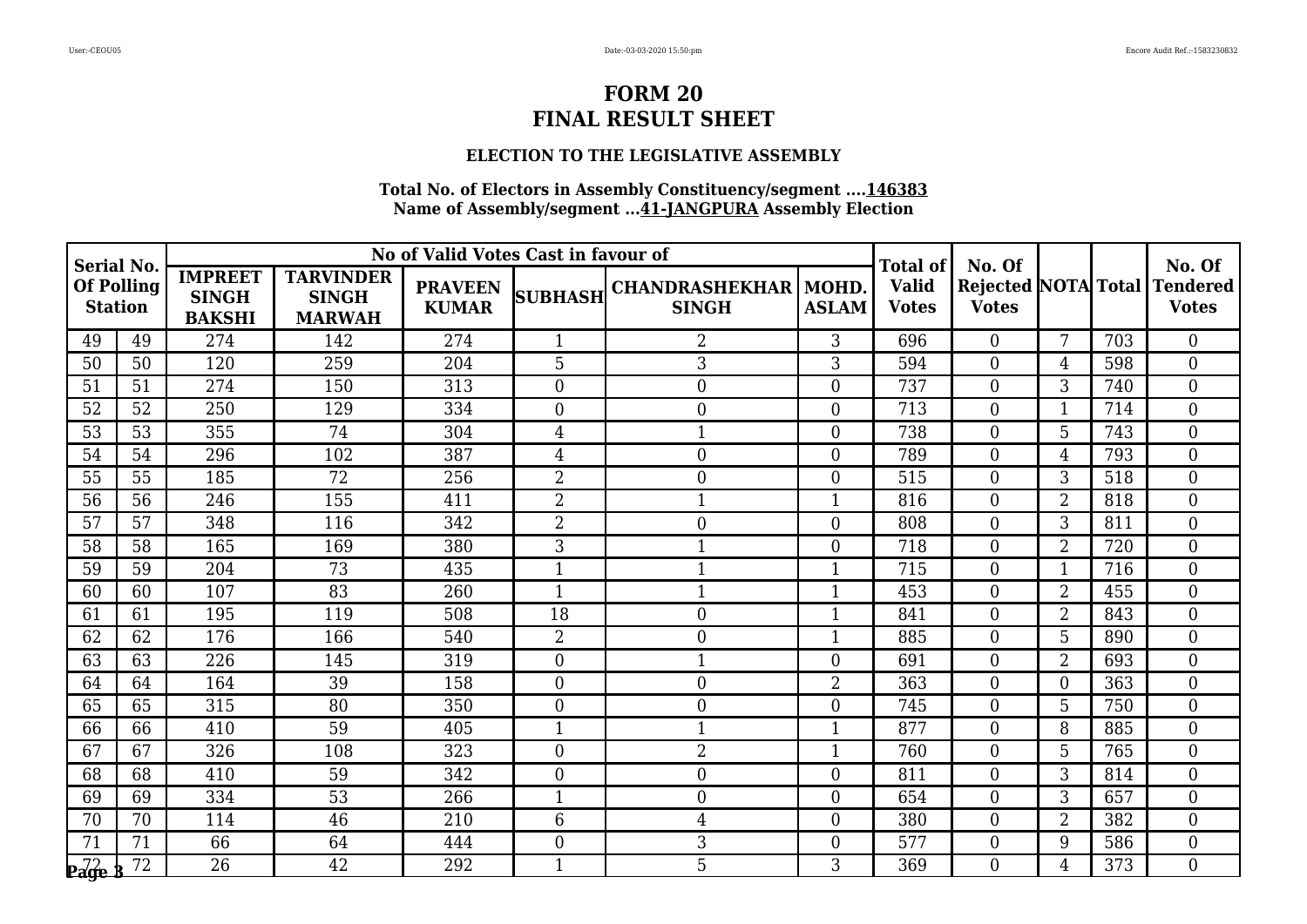### **ELECTION TO THE LEGISLATIVE ASSEMBLY**

| <b>Serial No.</b><br><b>Of Polling</b><br><b>Station</b> |    |                                                 |                                                   | No of Valid Votes Cast in favour of |                  |                                              |                | <b>Total of</b>              | No. Of         |                |      | No. Of                                       |
|----------------------------------------------------------|----|-------------------------------------------------|---------------------------------------------------|-------------------------------------|------------------|----------------------------------------------|----------------|------------------------------|----------------|----------------|------|----------------------------------------------|
|                                                          |    | <b>IMPREET</b><br><b>SINGH</b><br><b>BAKSHI</b> | <b>TARVINDER</b><br><b>SINGH</b><br><b>MARWAH</b> | <b>PRAVEEN</b><br><b>KUMAR</b>      |                  | SUBHASH CHANDRASHEKHAR MOHD.<br><b>SINGH</b> | <b>ASLAM</b>   | <b>Valid</b><br><b>Votes</b> | <b>Votes</b>   |                |      | Rejected NOTA Total Tendered<br><b>Votes</b> |
| 73                                                       | 73 | 297                                             | 127                                               | 584                                 | $\mathbf{1}$     | 2                                            | 1              | 1012                         | $\Omega$       | 11             | 1023 | $\theta$                                     |
| 74                                                       | 74 | 222                                             | 165                                               | 475                                 | 7                | 4                                            | 3              | 876                          | $\Omega$       | 5              | 881  | $\boldsymbol{0}$                             |
| 75                                                       | 75 | 246                                             | 54                                                | 211                                 | $\overline{0}$   | $\boldsymbol{0}$                             | 3              | 514                          | $\overline{0}$ | 3              | 517  | $\boldsymbol{0}$                             |
| 76                                                       | 76 | 209                                             | 48                                                | 185                                 | 2                | 0                                            | $\overline{0}$ | 444                          | $\overline{0}$ | $\overline{2}$ | 446  | $\overline{0}$                               |
| 77                                                       | 77 | 243                                             | 60                                                | 401                                 | $\mathbf{0}$     | $\overline{2}$                               |                | 707                          | $\overline{0}$ | 3              | 710  | $\overline{0}$                               |
| 78                                                       | 78 | 230                                             | 43                                                | 240                                 | $\mathbf{1}$     | $\overline{0}$                               | $\overline{0}$ | 514                          | 0              |                | 515  | $\overline{0}$                               |
| 79                                                       | 79 | 339                                             | 56                                                | 349                                 | $\mathbf{1}$     | $\overline{0}$                               | $\Omega$       | 745                          | $\Omega$       | 6              | 751  | $\overline{0}$                               |
| 80                                                       | 80 | 438                                             | 66                                                | 307                                 | 1                | $\mathbf{1}$                                 | $\Omega$       | 813                          | $\Omega$       | 7              | 820  | $\overline{0}$                               |
| 81                                                       | 81 | 270                                             | 48                                                | 173                                 | $\mathbf{0}$     | $\overline{0}$                               |                | 492                          | $\overline{0}$ | 3              | 495  | $\boldsymbol{0}$                             |
| 82                                                       | 82 | 296                                             | 46                                                | 213                                 | $\overline{0}$   | 1                                            | 1              | 557                          | $\Omega$       | $\overline{2}$ | 559  | $\overline{0}$                               |
| 83                                                       | 83 | 205                                             | 33                                                | 205                                 | $\mathbf{0}$     | 0                                            | $\overline{0}$ | 443                          | 0              | $\overline{2}$ | 445  | $\overline{0}$                               |
| 84                                                       | 84 | 336                                             | 54                                                | 195                                 | $\overline{2}$   | $\mathbf{1}$                                 | $\overline{0}$ | 588                          | 0              | 7              | 595  | $\boldsymbol{0}$                             |
| 85                                                       | 85 | 304                                             | 74                                                | 318                                 | $\overline{0}$   | 1                                            | $\overline{0}$ | 697                          | $\Omega$       | $\overline{2}$ | 699  | $\boldsymbol{0}$                             |
| 86                                                       | 86 | 360                                             | 69                                                | 350                                 | $\boldsymbol{0}$ | 1                                            | $\overline{0}$ | 780                          | $\Omega$       | 5              | 785  | $\mathbf{0}$                                 |
| 87                                                       | 87 | 398                                             | 64                                                | 386                                 | $\overline{2}$   | $\mathbf 0$                                  | $\theta$       | 850                          | 0              | 5              | 855  | $\mathbf{0}$                                 |
| 88                                                       | 88 | 187                                             | 170                                               | 274                                 | $\mathbf{1}$     | $\mathbf 1$                                  | 5              | 638                          | $\overline{0}$ | 5              | 643  | $\boldsymbol{0}$                             |
| 89                                                       | 89 | 270                                             | 115                                               | 461                                 | 1                | $\mathbf{1}$                                 | $\mathbf 1$    | 849                          | $\overline{0}$ | 3              | 852  | $\boldsymbol{0}$                             |
| 90                                                       | 90 | 236                                             | 156                                               | 250                                 | 4                | 5                                            | 4              | 655                          | $\overline{0}$ | 5              | 660  | $\theta$                                     |
| 91                                                       | 91 | 369                                             | 154                                               | 373                                 | 5                | 6                                            | $\overline{0}$ | 907                          | $\overline{0}$ | 7              | 914  | $\mathbf{1}$                                 |
| 92                                                       | 92 | 322                                             | 114                                               | 441                                 | 1                | $\mathbf{1}$                                 | $\overline{0}$ | 879                          | $\overline{0}$ | 5              | 884  | $\boldsymbol{0}$                             |
| 93                                                       | 93 | 359                                             | 142                                               | 454                                 | $\overline{2}$   | 3                                            | $\Omega$       | 960                          | 0              | $\mathbf{1}$   | 961  | $\overline{0}$                               |
| 94                                                       | 94 | 422                                             | 144                                               | 233                                 | $\mathbf{0}$     | 2                                            | $\Omega$       | 801                          | $\overline{0}$ | 3              | 804  | $\boldsymbol{0}$                             |
| 95                                                       | 95 | 335                                             | 109                                               | 392                                 | $\overline{0}$   | $\mathbf{1}$                                 | $\mathbf 1$    | 838                          | $\overline{0}$ | $\overline{2}$ | 840  | $\mathbf{0}$                                 |
| <b>Page</b>                                              | 96 | 329                                             | 107                                               | 291                                 | 3                | $\mathbf{1}$                                 | $\Omega$       | 731                          | 0              | 5              | 736  | $\theta$                                     |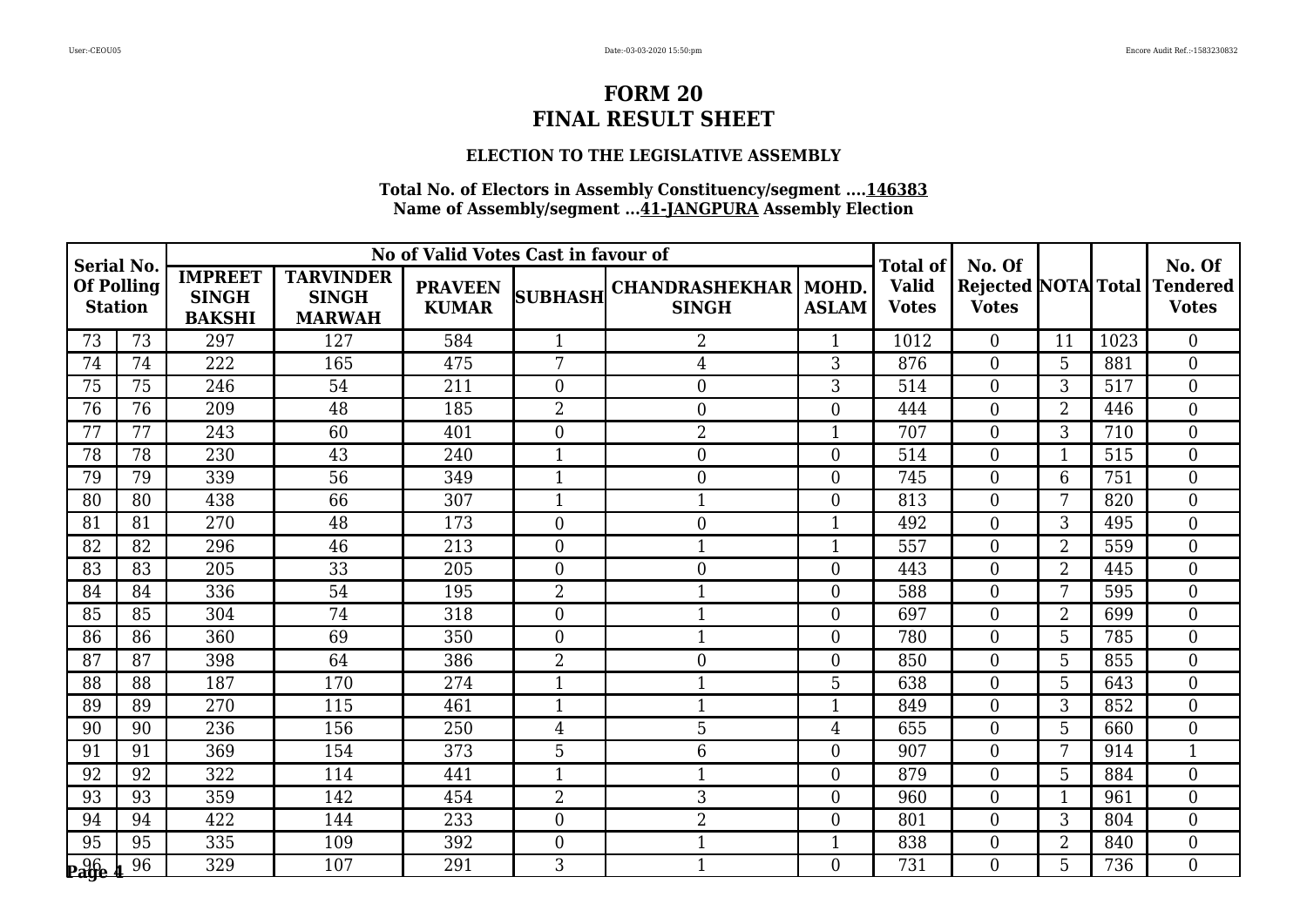### **ELECTION TO THE LEGISLATIVE ASSEMBLY**

| <b>Serial No.</b>                   |     |                                                 |                                                   | No of Valid Votes Cast in favour of |                |                                              |                | <b>Total of</b>              | No. Of         |                |      | No. Of                                       |
|-------------------------------------|-----|-------------------------------------------------|---------------------------------------------------|-------------------------------------|----------------|----------------------------------------------|----------------|------------------------------|----------------|----------------|------|----------------------------------------------|
| <b>Of Polling</b><br><b>Station</b> |     | <b>IMPREET</b><br><b>SINGH</b><br><b>BAKSHI</b> | <b>TARVINDER</b><br><b>SINGH</b><br><b>MARWAH</b> | <b>PRAVEEN</b><br><b>KUMAR</b>      |                | SUBHASH CHANDRASHEKHAR MOHD.<br><b>SINGH</b> | <b>ASLAM</b>   | <b>Valid</b><br><b>Votes</b> | <b>Votes</b>   |                |      | Rejected NOTA Total Tendered<br><b>Votes</b> |
| 97                                  | 97  | 332                                             | 119                                               | 314                                 | $\overline{0}$ | $\boldsymbol{0}$                             | $\Omega$       | 765                          | $\theta$       | $\overline{2}$ | 767  | $\overline{0}$                               |
| 98                                  | 98  | 285                                             | 293                                               | 375                                 | $\overline{2}$ | $\boldsymbol{0}$                             |                | 956                          | $\Omega$       | 6              | 962  | $\overline{0}$                               |
| 99                                  | 99  | 114                                             | 303                                               | 218                                 | $\overline{0}$ | $\boldsymbol{0}$                             | $\Omega$       | 635                          | $\theta$       | $\overline{2}$ | 637  | $\overline{0}$                               |
| 100                                 | 100 | 195                                             | 157                                               | 282                                 | $\overline{0}$ | $\boldsymbol{0}$                             |                | 635                          | $\Omega$       | $\overline{2}$ | 637  | $\overline{0}$                               |
| 101                                 | 101 | 197                                             | 218                                               | 422                                 | 3              | $\mathbf{1}$                                 | 1              | 842                          | $\theta$       | $\overline{2}$ | 844  | $\overline{0}$                               |
| 102                                 | 102 | 238                                             | 234                                               | 427                                 | 10             | 3                                            | $\Omega$       | 912                          | $\theta$       | $\overline{4}$ | 916  | $\boldsymbol{0}$                             |
| 103                                 | 103 | 147                                             | 120                                               | 284                                 | 10             | $\mathbf{1}$                                 |                | 563                          | $\theta$       | $\overline{2}$ | 565  | $\overline{0}$                               |
| 104                                 | 104 | 251                                             | 121                                               | 319                                 | 1              | 3                                            |                | 696                          | $\theta$       | 4              | 700  | $\overline{0}$                               |
| 105                                 | 105 | 290                                             | $\overline{53}$                                   | 239                                 | $\mathbf{1}$   | $\boldsymbol{0}$                             | $\Omega$       | 583                          | $\overline{0}$ | 9              | 592  | $\overline{0}$                               |
| 106                                 | 106 | $\overline{217}$                                | 118                                               | 219                                 | $\mathbf{1}$   | $\boldsymbol{0}$                             | $\Omega$       | 555                          | $\Omega$       | $\overline{2}$ | 557  | $\overline{0}$                               |
| 107                                 | 107 | 177                                             | 118                                               | 271                                 |                | $\boldsymbol{0}$                             | 1              | 568                          | $\Omega$       | 4              | 572  | $\overline{0}$                               |
| 108                                 | 108 | 165                                             | 141                                               | 379                                 | $\overline{0}$ | $\boldsymbol{0}$                             | $\Omega$       | 685                          | $\theta$       | $\overline{2}$ | 687  | $\overline{0}$                               |
| 109                                 | 109 | 111                                             | 143                                               | 351                                 | $\overline{2}$ | $\boldsymbol{0}$                             | 1              | 608                          | $\Omega$       | 3              | 611  | $\overline{0}$                               |
| 110                                 | 110 | 211                                             | 157                                               | 468                                 | 5              | $\boldsymbol{0}$                             | $\theta$       | 841                          | $\Omega$       | 3              | 844  | $\overline{0}$                               |
| 111                                 | 111 | 296                                             | 153                                               | 381                                 | 3              | $\overline{2}$                               | $\overline{2}$ | 837                          | $\overline{0}$ | 6              | 843  | $\overline{0}$                               |
| 112                                 | 112 | 270                                             | 116                                               | 510                                 | 7              | $\mathbf 1$                                  | 1              | 905                          | $\Omega$       | $\overline{2}$ | 907  | $\overline{0}$                               |
| 113                                 | 113 | 206                                             | 114                                               | 380                                 | 2              | $\mathbf{1}$                                 | $\Omega$       | 703                          | $\Omega$       | $\overline{4}$ | 707  | $\overline{0}$                               |
| 114                                 | 114 | 274                                             | 153                                               | 352                                 |                | $\boldsymbol{0}$                             | $\Omega$       | 780                          | $\Omega$       | $\overline{2}$ | 782  | $\overline{0}$                               |
| 115                                 | 115 | 396                                             | 114                                               | 490                                 | 3              | 3                                            | $\Omega$       | 1006                         | $\theta$       | 5              | 1011 | $\overline{0}$                               |
| 116                                 | 116 | 238                                             | 131                                               | 361                                 | $\overline{2}$ | $\boldsymbol{0}$                             |                | 733                          | $\Omega$       | 3              | 736  | $\overline{0}$                               |
| 117                                 | 117 | 178                                             | 252                                               | 389                                 | $\mathbf{1}$   | $\overline{2}$                               |                | 823                          | $\Omega$       | $\theta$       | 823  | $\overline{0}$                               |
| 118                                 | 118 | 168                                             | 284                                               | 427                                 | 3              | 1                                            | 3              | 886                          | $\Omega$       |                | 887  | $\boldsymbol{0}$                             |
| 119                                 | 119 | 137                                             | 186                                               | 381                                 | $\overline{2}$ | $\mathbf{1}$                                 | $\theta$       | 707                          | $\theta$       | 1              | 708  | $\overline{0}$                               |
| $P_4^{120}$ $\frac{120}{120}$       |     | 215                                             | 143                                               | 359                                 | $\overline{2}$ | $\theta$                                     |                | 720                          | $\Omega$       | 3              | 723  | $\Omega$                                     |